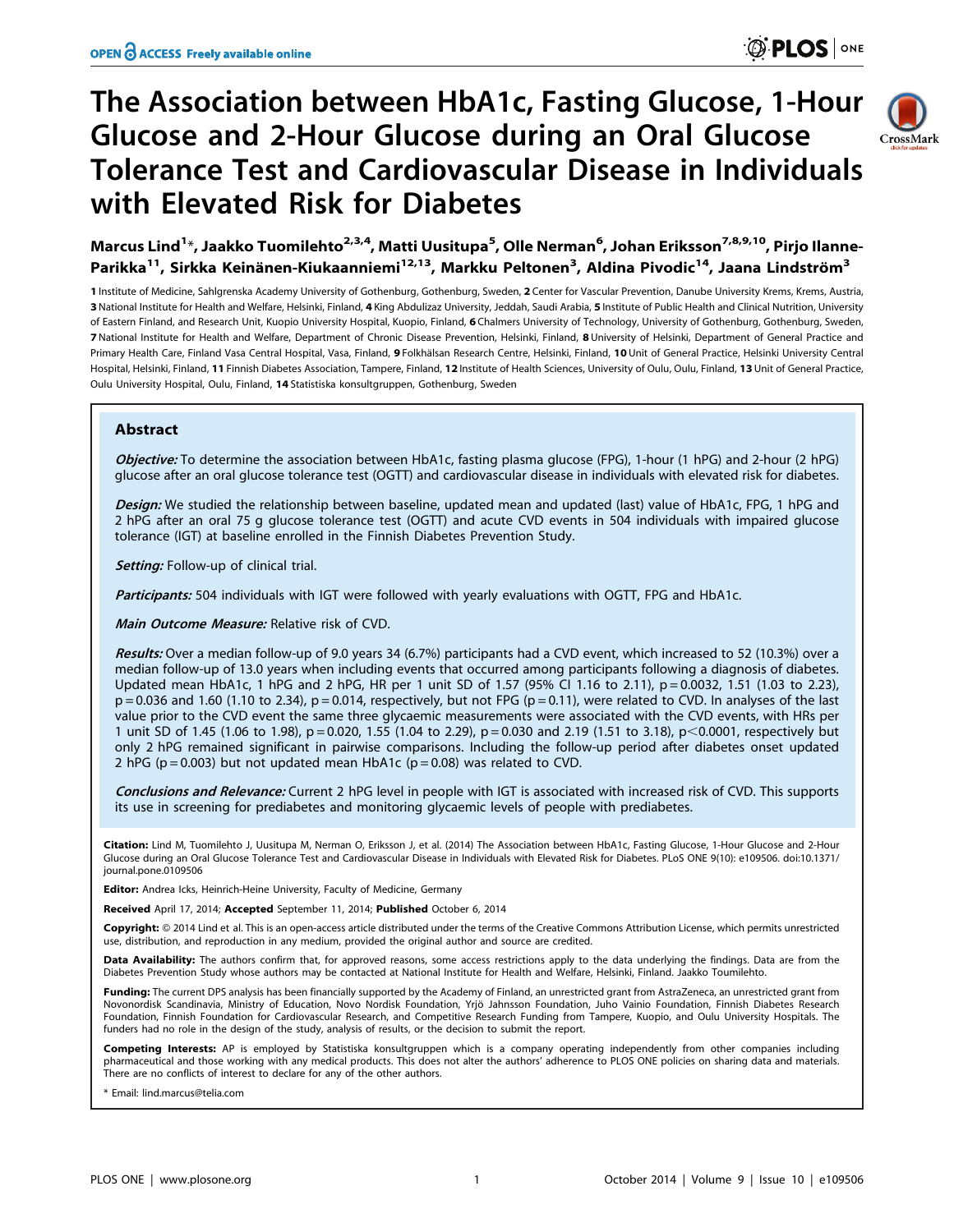# Introduction

The global prevalence of diabetes is increasing rapidly, and in 2030 over 500 million individuals are expected to suffer from diabetes, mostly type 2 (T2D) [1]. T2D is a progressive disease, both in terms of glycaemia and its resulting complications. In order to halt diabetes progression in high-risk individuals and to avoid the likely burden of future diabetic complications, management of individuals with prediabetes, characterized as having above-normal blood glucose levels, but not meeting the diagnostic criteria of diabetes needs to be focused upon [2]. The landmark Finnish Diabetes Prevention Study (DPS) showed that intensive lifestyle intervention among individuals with impaired glucose tolerance (IGT) effectively prevented progression from IGT to diabetes [3]. This benefit has been subsequently confirmed by others [4,5].

The collaborative Diabetes in Europe: Classification and Diagnostic Criteria (DECODE) study confirmed that asymptomatic hyperglycaemia is associated with an increased risk of premature mortality and cardiovascular disease (CVD, [6]). In particular, there was a graded relationship between mortality and 2-hour post-challenge plasma glucose (2 hPG). However, few studies have examined the effects of intensive glycaemic management in individuals with prediabetes in order to prevent CVD, mortality or other complications due to hyperglycaemia, and results have been equivocal [7,8]. In a recent systematic review, the relationships between 2-h plasma glucose (2 hPG) and fasting plasma glucose (FPG) and risk of future CVD and mortality were shown to be relatively weak [2]. However, these studies only examined baseline FPG and 2 hPG measurements, thereby information on glycaemic control during follow-up (i.e., when the events actually occurred), may have weakened the associations. Moreover, it is unclear whether prediabetes *ber se* and/or the development of diabetes during a later point in time is relevant to the association between IFG, IGT and CVD events, as well as relevant confounders including physical activity, which were generally missing in previous studies [2].

To address this gap in knowledge we studied data from the original DPS trial, including FPG, 1 hPG, 2 hPG and HbA1c in relation to the development of CVD [3], as well as extended follow-up data that included regularly recorded glucose measurements but not continued intensive lifestyle intervention.

## Methods

#### Participants

The DPS design and study participants have been described in detail elsewhere (NCT00518167, clinicaltrials.gov) [3]. In brief, the DPS examined the extent to which lifestyle intervention can prevent or delay the future onset of diabetes in individuals with IGT. The original randomized phase of the trial ended in 2001, and an extended follow-up phase was performed afterward. An OGTT was completed on each annual visit with measurements of FPG, 1 hPG, 2 hPG and HbA1c during both phases. Information on medication use and CVD events were obtained by linking trial data to the Finnish national drug prescription register, death register and hospital discharge register.

Among the original cohort of 522 individuals, 17 did not consent to record linkage, leaving 505 individuals available for the current analysis. One individual was excluded due to lack of information on the timing of diabetes diagnosis during follow-up.

The study protocol was approved by the Ethics Committee of the National Public Health Institute in Helsinki, Finland and all the study participants gave written informed consent.

## Procedures

An incident CVD event was defined as a composite endpoint of the first myocardial infarction, stroke, unstable angina, coronary artery bypass graft or percutaneous coronary intervention (PCI). ICD-8 and 9 codes 410, 4110, 431, 433, 4330A, 4331A, 4339A, 434, 4340A, 4341A, 4349A, 436 and ICD-10 codes I200, I21, I22, I61, I63, I64 were used to obtain event data.

We analysed the relation between the composite CVD events and baseline, updated values, and updated mean FPG, 1 hPG, 2 hPG and HbA1c measurements. The updated value was defined as the most recent recording of a glucose measurement prior to an event or the end of follow-up for an individual. The updated mean is defined as the mean value at every recording of a new glucose measurement and includes all follow-up recordings prior to the event or end of follow-up [8]. Updated mean HbA1c has been shown to have greater predictive power for diabetic complications than the use of baseline variables alone in prospective studies in patients with types 1 and 2 diabetes [9]. To be included in the analyses, glucose measures had to exist at baseline or year 1. Missing baseline values were extrapolated from year 1 data, concerning 11 values of HbA1c and 61 values of 1 hPG. In analyses of FPG and the 2 hPG value in relation to CVD, all 504 individuals had information at baseline and were included in the analysis. The number of individuals with information at baseline or at year 1 included in the 1 hPG and HbA1c analyses was 498 and 502, respectively. In main analyses, individuals were followed until the first CVD event being considered as failure, or onset of diabetes, death or end of follow-up, defined as the last time point when all data and glucose measures were updated for each participant, or December 2009, whichever of them occurred first being considered as censoring event.

#### **Statistics**

FPG, 1 hPG, 2 hPG and HbA1c were separately analyzed in relation to CVD incidence, adjusting for potential confounders. Stepwise adjustment for potential confounders was performed. initially for age, sex and smoking (Model 1), then adding body mass index (BMI) and physical activity (Model 2), and further adding systolic blood pressure (BP), low density (LDL) and high density (HDL) lipoprotein cholesterol (Model 3). The final model was additionally adjusted for history of CVD and cancer (Model 4). A sensitivity analysis was performed to determine whether group allocation or insulin resistance, measured by fasting serum insulin, contributed to risk of CVD. An additional sensitivity analysis was performed to include time and CVD events after diabetes onset by the 4 glycaemic measures, including the additional follow-up period at diabetes onset. A subgroup analysis investigating relation between FPG, 1 hPG, 2 hPG and HbA1c and the CVD incidence has been performed on patients with impaired fasting glucose (IFG), defined as FPG greater or equal to 5.6 mmol/l, at baseline (by definition, all of them had also IGT).

Semi-parametric Cox regression analysis was used to study the relation of the four glycaemic measures to CVD incidence. This method does not use any restriction on the baseline hazard function. The proportional hazards assumption was tested by including interaction terms for each covariate with the log(time) and was fulfilled for all glycaemic measures [10]. Potential confounders for the risk of CVD were included as baseline variables in a step-wise procedure (described above). Hazard ratios (HR) were estimated for each unit increase in the glycaemic measures. For the updated means and updated values, the HR per 1 unit increase in standard deviation (SD) was also estimated, assuming a normal distribution before estimating each HR. Updated mean and updated values of glycaemic measures having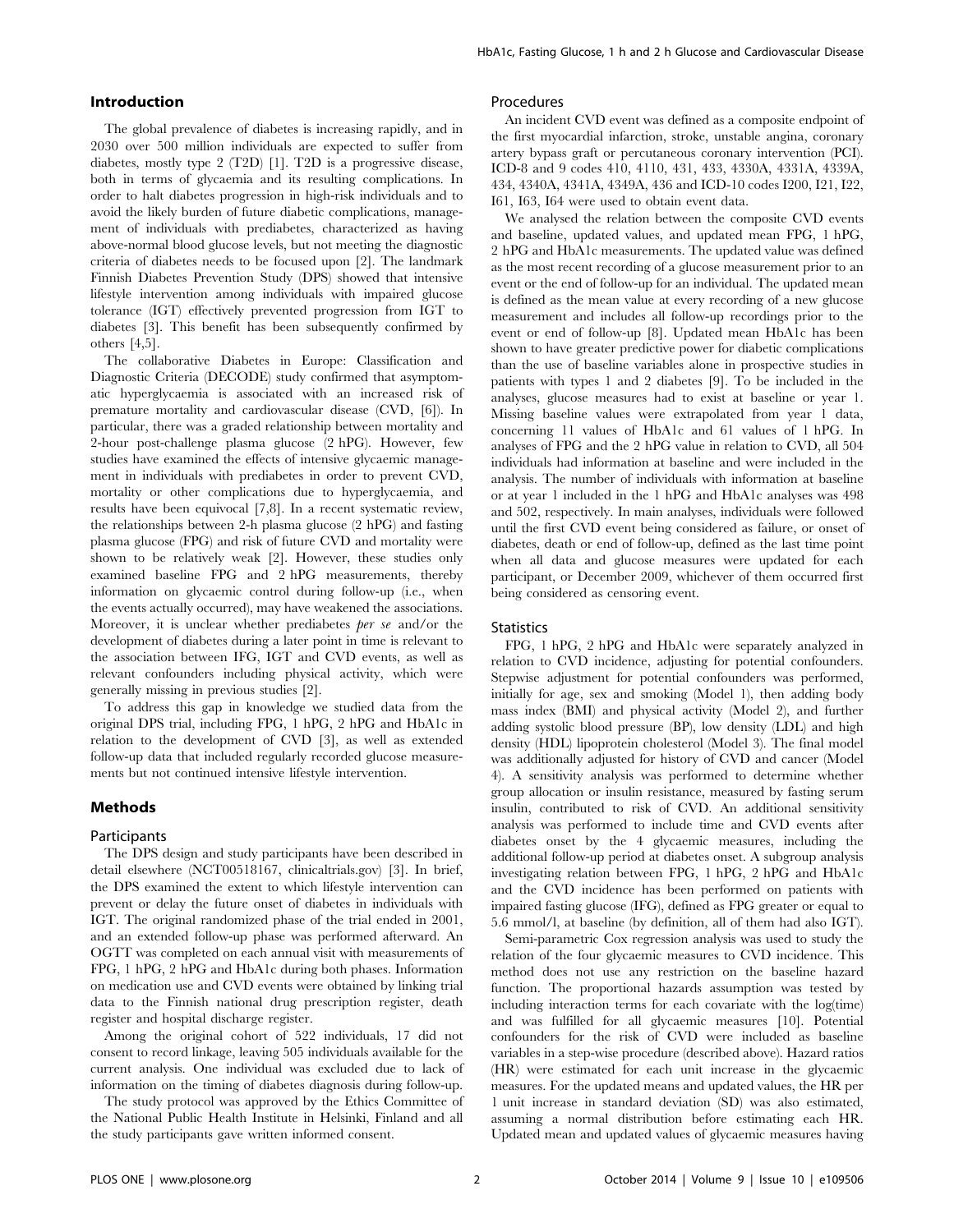significant associations with CVD incidence were also analyzed pairwise in additive Cox models, as well as including all 4 main glycaemic variables at the same time, adjusting for all potential confounders.

# Results

# Characteristics of the cohort

Baseline characteristics are shown in Table 1. The mean age at baseline was 55.2 years, 32?9% were men, mean BMI was  $31.3 \text{ kg/m}^2$ , and  $6.0\%$  were active smokers. Mean baseline FPG was 6.1 mmol/l, 1 hPG was 11.3 mmol/l, 2 hPG was 8.9 mmol/l and HbA1c was 5.6% (37.7 mmol/mol).

The composite CVD endpoint occurred in 34 (6.7%) individuals over a median follow-up period of 9.0 years, 8.0 events per 1000 patient-years, in participants during the prediabetic phase. When the length of follow-up after diabetes onset was also included, there were 52 (10.3%) composite endpoints over a median follow-up of 13.0 years, 9.3 events per 1000 patient-years.

Figure 1 shows the mean level and number of measurements of FPG, 1 hPG, 2 hPG and HbA1c for participants who did not develop diabetes during the first 10 years of follow-up. Mean FPG levels ranged between 6.0–6.3 mmol/l, 1 hPG from 10.3–11.2, 2 hPG from 8.1–8.7 and HbA1c from 5.5%–5.6% (36.6– 37.7 mmol/mol).

# Updated mean and updated value of FPG, 1 hPG, 2 hPG and HbA1c

Relative risks of CVD events for the four glycaemic measures were estimated in stepwise increasing covariate models (Table 2). Updated mean and updated value of FPG was not associated with the incidence of CVD events in any of the four models (Table 2). There was a significant direct association between 1 hPG as well as 2 hPG and incidence of CVD events in all four models for both updated mean and updated values of these measurements. There was a direct and statistically significant relation between higher updated mean/updated value of HbA1c and incidence of CVD events.

When updated means of 1 hPG and 2 hPG were included pairwise in the same Cox regression model adjusting for all possible confounders, the HRs were 1.14  $(0.90-1.44)$ , p = 0.28 for 1 hPG and 1.29 (0.93–1.80), p = 0.12 for 2 hPG. The HR for updated mean of 1 hPG was 1.13 (0.90–1.41), p = 0.29 and 2.19  $(1.03–4.69)$ ,  $p = 0.043$  for updated mean of HbA1c when included pairwise in the model. The HRs for updated mean 2 hPG and HbA1c were 1.30 (0.95–1.76), p = 0.10 and 2.22 (1.08–4.59), p = 0.031, respectively, when included pairwise in the model.

When updated 1 hPG and 2 hPG values were included pairwise in the same Cox regression model adjusting for all possible confounders, the HRs were 1.00  $(0.82-1.21)$ , p = 0.99 for 1 hPG and 1.45 (1.17–1.79),  $p = 0.0006$  for 2 hPG. The HRs for updated 1 hPG and updated HbA1c were 1.14 (0.96–1.35),  $p = 0.13$  and 1.65 (0.89–3.06),  $p = 0.11$ , respectively, and for 2 hPG and HbA1c were 1.40 (1.17–1.68),  $p = 0.0002$  and 1.49 (0.81–2.74),  $p = 0.20$ , respectively, when included pairwise in the model.

When all four glycaemic variables were included as timeupdated values in the same model including all possible confounders, the only glycaemic predictor that remained statistically significant was  $2 hPG$  with HR of 1.44 (1.16–1.78),  $p = 0.0009$ .

## Baseline value of the four glucose measures

HRs for higher baseline values of the four glycaemic measures were greater than one in all models, although in all four models the association between each of the four measures and the incidence of CVD was not statistically significant (Table 2).

# Gradient of risk per 1- unit SD increase for updated mean and updated value of 1 hPG, 2 hPG and HbA1c

Since the updated mean values and updated values of 1 hPG, 2 hPG and HbA1c were significantly related to CVD, we standardised the risk gradients by estimating the HRs per 1 SD increment for each glycaemic measure. HRs estimates for the updated mean of 1 hPG, 2 hPG and HbA1c ranged from 1.45– 1.51, 1.59–1.73 and 1.43–1.57 per 1-unit increase in the SD, respectively, in the four models (Table 3). For the updated values of 1 hPG, 2 hPG and HbA1c the HRs ranged from 1.51–1.57, 2.17–2.28 and 1.36–1.45 per 1-unit increase in the SD, respectively.

### Sensitivity analysis

Neither the group allocation nor insulin resistance showed any significant association to the risk of CVD.

There were 239 individuals in the entire cohort who developed diabetes during the entire study period. In the sensitivity analysis including time after diabetes onset, the HRs for the updated means of FPG, 1 hPG, 2 hPG and HbA1c were 1.25 (0.85–1.83),  $p = 0.26, 1.17 (1.03-1.34), p = 0.018, 1.16 (0.99-1.35), p = 0.061$ and 1.57 (0.94–2.60),  $p = 0.082$ , respectively. For updated values the corresponding HRs were 1.20  $(0.94-1.53)$ ,  $p = 0.15$ , 1.12  $(1.01-1.23)$ ,  $p = 0.027$ , 1.13  $(1.04-1.23)$ ,  $p = 0.0031$  and 1.43  $(0.99-2.08)$ ,  $p = 0.059$  for FPG, 1 hPG, 2 hPG and HbA1c, respectively.

# Subgroup analysis of patients with impaired fasting glucose

A subgroup analysis was performed in patients with impaired fasting glucose (76% of all patients). Unlike the results obtained in the main analyses, updated mean and baseline FPG were statistically significantly associated with the incidence of CVD events in all 4 models, with HR  $(95\% \text{ CI}) 2.37 (1.08-5.17)$ ,  $p = 0.031$ , and  $2.22$  (1.05-4.70),  $p = 0.038$ , respectively in model 4. In the analyses of last updated value the only significant predictor was 2 hPG with HR from model 4 being  $1.52$  (1.21-1.91),  $p = 0.0004$ . Similarly, the sensitivity analyses on this subgroup of patients showed only significant association between updated last value of 2 hPG and the incidence of CVD, 1.13  $(1.03-1.24)$ , p = 0.0093.

## **Discussion**

These new data from the DPS are the first to evaluate the association between glycaemic level and CVD incidence during a prediabetes phase by censoring patients with later development of diabetes based on annual repeated OGTTs. Thus this study is also the first prospective study with systematically repeated assessment of glycaemic values during the follow-up phase among prediabetic individuals. An increased level of the current 2 hPG, recorded as the updated (last) value of yearly estimates of 2 hPG during followup, was related to increased risk of CVD independent of other glycaemic markers such as FPG, 1 hPG and HbA1c in all models used to control effects of other variables. The current level of 2 hPG at the last visit before the CVD event also showed the highest risk increase for CVD (119%) when the various glucose measures were standardised to 1 SD increment. The current level of 2 hPG was also strongly associated with increased risk of CVD in sensitivity analyses including the follow-up time after diabetes diagnosis and in a subgroup analysis including patients with both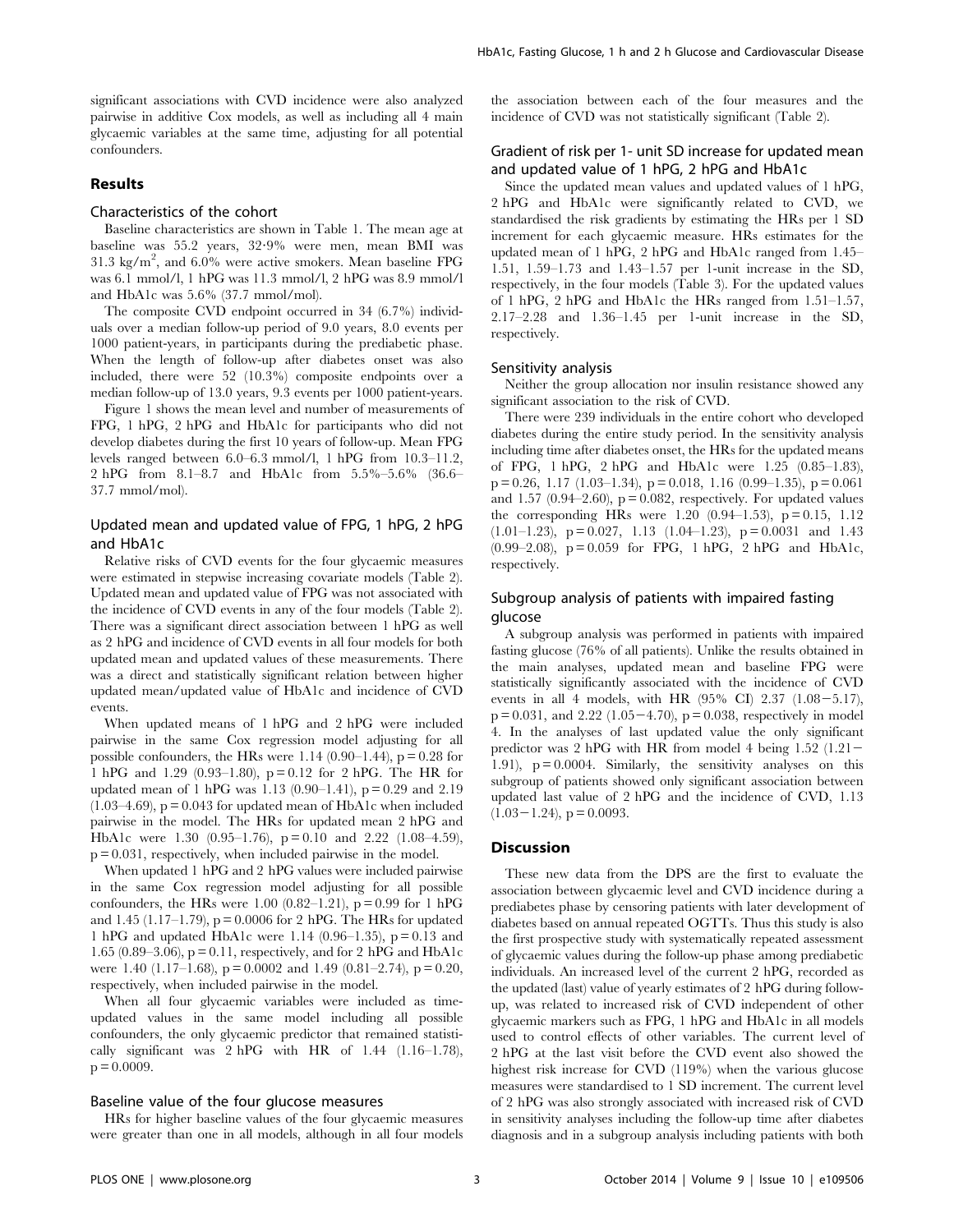Table 1. Baseline characteristics of the study cohort.

|                                              | DPS CVD $(n = 504)$ |
|----------------------------------------------|---------------------|
| Age (years) at Baseline                      | 55.2 (7.1)          |
|                                              | 57.0 (39.5; 67.9)   |
|                                              | $n = 504$           |
| Gender                                       |                     |
| Male                                         | 166 (32.9%)         |
| Female                                       | 338 (67.1%)         |
| Smoking at Baseline                          |                     |
| Non-smoker                                   | 474 (94.0%)         |
| Smoker                                       | 30 (6.0%)           |
| BMI (kg/m2) at Baseline                      | 31.3 (4.5)          |
|                                              | 30.4 (23.5; 50.5)   |
|                                              | $n = 504$           |
| Leisure-time physical activity at Baseline   |                     |
| None                                         | 174 (34.6%)         |
| $\leq$ = 4 h per Week                        | 277 (55.1%)         |
| >4 h per Week                                | 52 (10.3%)          |
| SBP (mmHg) at Baseline                       | 138.1 (17.7)        |
|                                              | 135.0 (98.0; 200.0) |
|                                              | $n = 504$           |
| HDL (mmol/L) at Baseline                     | 1.21(0.29)          |
|                                              | 1.18 (0.59; 2.56)   |
|                                              | $n = 503$           |
| LDL (mmol/L) at Baseline                     | 3.61(0.82)          |
|                                              | 3.60 (1.68; 6.30)   |
|                                              | $n = 501$           |
| Previous CVD Events                          |                     |
| No                                           | 489 (97.0%)         |
| Yes                                          | 15 (3.0%)           |
| Previous Cancer                              |                     |
| No                                           | 487 (96.6%)         |
| Yes                                          | 17 (3.4%)           |
| Fasting Plasma Glucose (mmol/l) at Baseline  | 6.14(0.76)          |
|                                              | 6.11 (3.73; 8.78)   |
|                                              | $n = 504$           |
| One-hour Plasma Glucose (mmol/l) at Baseline | 11.3(2.3)           |
|                                              | 11.2 (4.5; 18.6)    |
|                                              | $n = 498$           |
| Two-hour Plasma Glucose (mmol/l) at Baseline | 8.89 (1.49)         |
|                                              | 8.72 (4.70; 13.71)  |
|                                              | $n = 504$           |
| HbA1c (%) at Baseline                        | 5.63(0.57)          |
|                                              | 5.60 (3.60; 8.00)   |
|                                              | $n = 502$           |

For categorical variables n (%) is presented.

For continuous variables Mean (SD)/Median (Min; Max)/n = is presented.

doi:10.1371/journal.pone.0109506.t001

IFG and IGT. Higher mean level of historical HbA1c-values was also independently related to an increased risk of CVD during the prediabetic phase, but this was not confirmed in sensitivity analyses including follow-up time after diabetes onset. An increased level of FPG was not associated with higher risk of CVD in any models of the study population but an association was found in the subgroup analysis of patients with IFG at baseline. 1 hPG was associated with increased risk of CVD in some models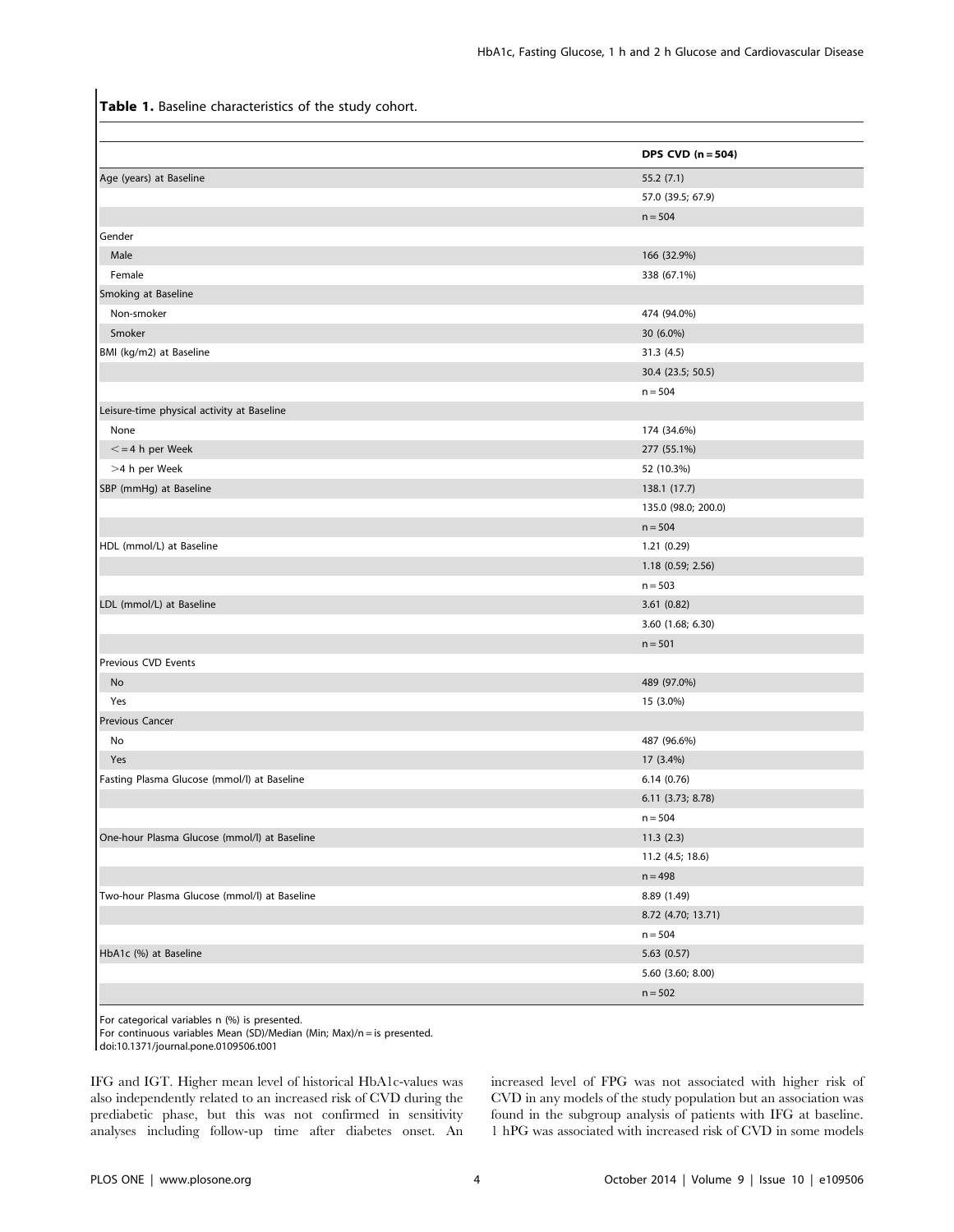

Figure 1. Mean level and number of measurements of FPG, HbA1c, 1-hour OGTT and 2-h OGTT during the 10-year follow-up. doi:10.1371/journal.pone.0109506.g001

when included as the only glucose measure, but not independently when combined with other glucose measures in the same model. Since baseline values of glucose measures were generally poor predictors of CVD for all glucose measures, it raises the question of the validity of prospective studies where baseline data only have been available.

There are several previous studies using a single baseline value for glucose measures in predicting CVD or mortality but did not have information on later time measures after onset of diabetes [2]. This may be due to the fact that regular screening is needed to determine the true time of onset for diabetes, thus requiring greater resources. In such studies 2 hPG has generally been a stronger predictor than FPG for CVD and mortality [2,6,11]. A number of studies have also compared the predictive ability of FPG, 2 hPG and HbA1c for CVD or mortality in the same study population [12–16]. In the Rancho Bernardo Study [12], HbA1c was found to be a better predictor of CVD and ischaemic heart disease mortality than FPG or 2 hPG in women only. In contrast, other studies found that post-load 2 hPG was a better predictor of mortality and/or CVD outcomes than FPG or HbA1c [13–15]. In a study by Barr and colleagues [16], 2 hPG and FPG, but not HbA1c, were significant predictors of all-cause mortality, whereas all measures were significant predictors of CVD mortality. In a population-based prospective study among Finnish middle-aged people with IGT at baseline, those who had started with antidiabetic drug treatment during 10-year follow-up were identified [17]. The HRs for CHD incidence and mortality did not differ between those who had and had not developed diabetes before the CVD event. Monnier and colleagues showed that when HbA1c is below 7.3%, the contribution of postprandial, not fasting, glucose level is predominant [18], which has however been challenged in other studies [19]. The increased glucose level has also been associated with the CVD mortality in the newly diagnosed T2D patients [20].

The risk gradient in the current study of the updated value of 2 hPG was strong when compared with previous studies including people with prediabetes [2,12,16]. It was also strong when compared with relations observed between HbA1c and CVD among T2D patients where 1 SD higher HbA1c has been associated with a 25% increased risk of MI [9]. The current value of 2 hPG showed the strongest association with CVD, with a 119% increased risk per 1-unit higher SD 2 hPG and 51% increased risk if the lower boundary of the 95% CI is true. Such strong associations to CVD during the prediabetes phase may be due to our use of repeated measurements and updated recent values of glycaemia instead of using only baseline values. The general lack of relationships between baseline values of various glucose measures and risk of CVD in the present analysis also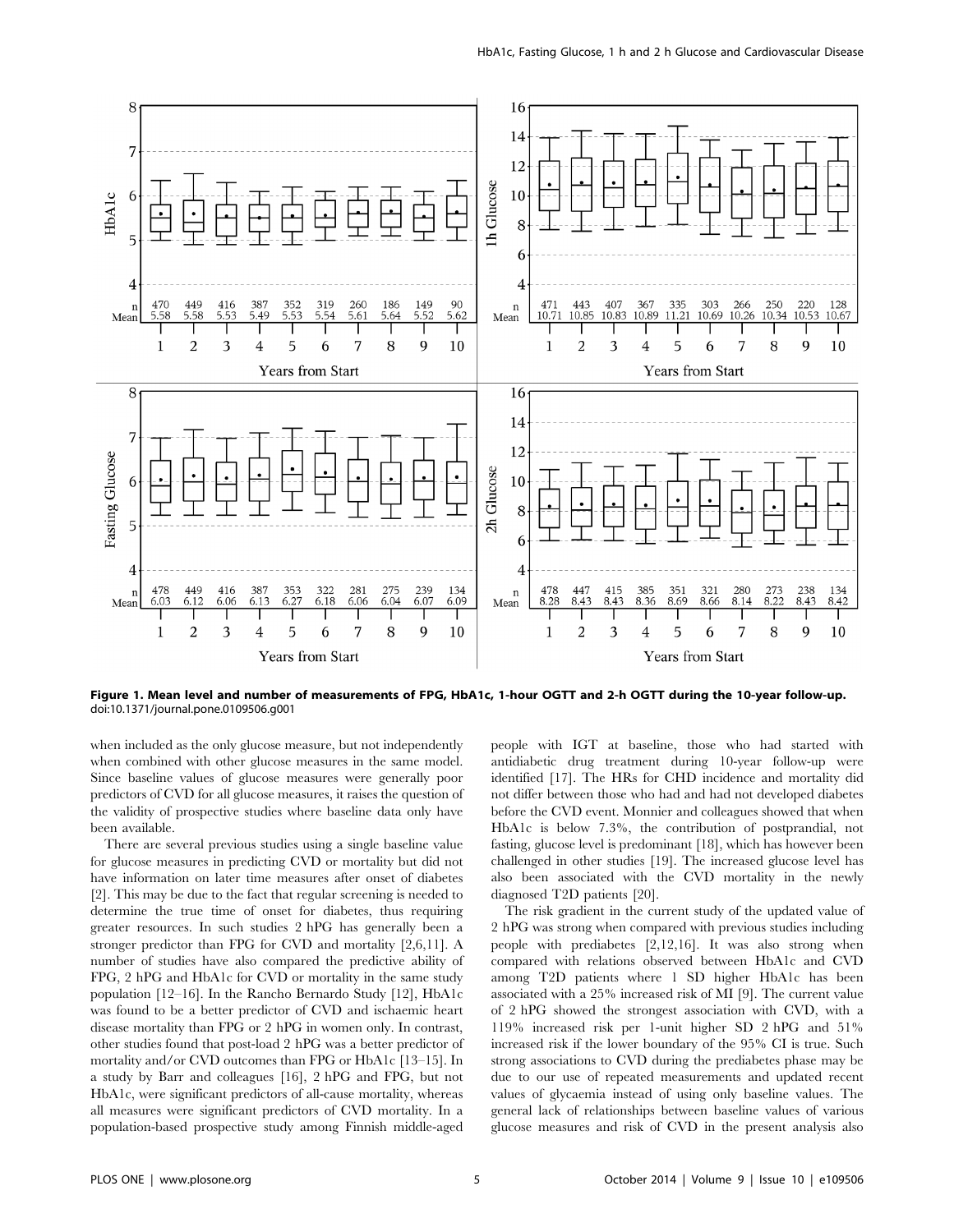Table 2. Hazard ratios of CVD for 1 unit increase in FPG, 1 hPG, 2 hPG and HbA1c.

|                                                   | Hazard Ratio (95% CI) P-value |                     |                     |                     |  |
|---------------------------------------------------|-------------------------------|---------------------|---------------------|---------------------|--|
|                                                   | Model 1                       | Model 2             | Model 3             | Model 4             |  |
| Updated mean value                                |                               |                     |                     |                     |  |
| Mean Fasting Plasma Glucose (mmol/l)              | $1.67(0.92 - 3.03)$           | $1.53(0.82 - 2.85)$ | $1.60(0.85 - 3.00)$ | $1.66(0.89 - 3.12)$ |  |
|                                                   | $p = 0.09$                    | $p = 0.18$          | $p = 0.14$          | $p = 0.11$          |  |
| Mean One-hour Plasma Glucose (mmol/l)             | $1.24(1.02 - 1.50)$           | $1.22(1.00 - 1.48)$ | $1.23(1.00 - 1.50)$ | $1.24(1.01 - 1.52)$ |  |
|                                                   | $p = 0.029$                   | $p = 0.048$         | $p = 0.047$         | $p = 0.036$         |  |
| Mean Two-hour Plasma Glucose (mmol/l)             | $1.52(1.16 - 2.01)$           | $1.48(1.11 - 1.97)$ | $1.43(1.07-1.90)$   | $1.44(1.08-1.92)$   |  |
|                                                   | $p = 0.0027$                  | $p = 0.0068$        | $p = 0.015$         | $p = 0.014$         |  |
| Mean HbA1c (%)                                    | $2.35(1.24 - 4.46)$           | $2.23(1.17 - 4.27)$ | $2.29(1.19 - 4.42)$ | $2.73(1.40 - 5.32)$ |  |
|                                                   | $p = 0.0088$                  | $p = 0.015$         | $p = 0.013$         | $p = 0.0032$        |  |
| Updated value (last value prior to the CVD event) |                               |                     |                     |                     |  |
| Fasting Plasma Glucose (mmol/l)                   | $1.35(0.82 - 2.20)$           | $1.25(0.76 - 2.08)$ | $1.27(0.76 - 2.11)$ | $1.31(0.78 - 2.19)$ |  |
|                                                   | $p = 0.24$                    | $p = 0.38$          | $p = 0.37$          | $p = 0.31$          |  |
| One-hour Plasma Glucose (mmol/l)                  | $1.20(1.03 - 1.40)$           | $1.18(1.01 - 1.38)$ | $1.18(1.01 - 1.39)$ | $1.19(1.02 - 1.40)$ |  |
|                                                   | $p = 0.020$                   | $p = 0.033$         | $p = 0.039$         | $p = 0.03$          |  |
| Two-hour Plasma Glucose (mmol/l)                  | $1.47(1.24 - 1.74)$           | $1.46(1.23 - 1.73)$ | $1.44(1.21 - 1.71)$ | $1.45(1.22 - 1.72)$ |  |
|                                                   | $p = 0.0001$                  | $p = 0.0001$        | $p = 0.0001$        | $p = 0.0001$        |  |
| HbA1c (%)                                         | $1.82(1.05 - 3.16)$           | $1.75(1.01 - 3.06)$ | $1.79(1.02 - 3.15)$ | $1.98(1.11 - 3.51)$ |  |
|                                                   | $p = 0.033$                   | $p = 0.048$         | $p = 0.044$         | $p = 0.020$         |  |
| Baseline value                                    |                               |                     |                     |                     |  |
| Fasting Plasma Glucose (mmol/l)                   | $1.53(0.93 - 2.51)$           | $1.42(0.84 - 2.41)$ | $1.53(0.90 - 2.58)$ | $1.61(0.95 - 2.72)$ |  |
|                                                   | $p = 0.097$                   | $p = 0.19$          | $p = 0.11$          | $p = 0.077$         |  |
| One-hour Plasma Glucose (mmol/l)                  | $1.18(1.00 - 1.38)$           | $1.17(0.98 - 1.38)$ | $1.17(0.98 - 1.40)$ | $1.18(0.99 - 1.41)$ |  |
|                                                   | $p = 0.0502$                  | $p = 0.075$         | $p = 0.078$         | $p = 0.068$         |  |
| Two-hour Plasma Glucose (mmol/l)                  | $1.25(1.00-1.55)$             | $1.20(0.96 - 1.52)$ | $1.16(0.92 - 1.47)$ | $1.16(0.92 - 1.47)$ |  |
|                                                   | $p = 0.052$                   | $p = 0.11$          | $p = 0.21$          | $p = 0.22$          |  |
| HbA1c (%)                                         | $1.67(0.91 - 3.09)$           | $1.55(0.83 - 2.89)$ | $1.58(0.85 - 2.96)$ | $1.76(0.92 - 3.36)$ |  |
|                                                   | $p = 0.10$                    | $p = 0.17$          | $p = 0.15$          | $p = 0.087$         |  |

Model 1 Covariates: Age, Gender, Smoking.

Model 2 Covariates: Age, Gender, Smoking, BMI, Physical Activity.

Model 3 Covariates: Age, Gender, Smoking, BMI, Physical Activity, SBP, HDLC, LDLC.

Model 4 Covariates: Age, Gender, Smoking, BMI, Physical Activity, SBP, HDLC, LDLC, Previous CVD, Previous Cancer.

doi:10.1371/journal.pone.0109506.t002

supports this theory and is potentially due to baseline values being poor surrogate markers for overall glycaemic control during follow-up, thereby weakening the association with CVD, known in epidemiology as regression dilution bias.

Debate continues over the type of glycaemic measure used to screen for prediabetes. We have previously shown that monitoring of HbA1c in prediabetic individuals is insensitive for the detection of new cases of T2D [21,22]. Having the opportunity in this study to analyse the importance of the current level of various glucose measures, rather than using a baseline value several years old which is often the case for baseline values, our results indicate that the 2 hPG level is superior to other glucose measures including HbA1c in predicting CVD. Hence, the current analysis supports using OGTT as one tool in screening for prediabetes and to monitor when treating patients with prediabetes. HbA1c is probably also of predictive value for CVD when using the mean level of repeated measurements and, therefore, of potential use when following patients with existing prediabetes.

In the DECODE data there was no indication that a single measure of FPG is of any use for the prediction of CVD risk at the population level [6,11]. The only study in the population with isolated IFG was negative [23]. Measurement of FPG for the assessment of CVD risk has be discouraged by recommendations provided in the current European guideline on Diabetes, Prediabetes and Cardiovascular Disease [24]. In this study FPG had no prognostic value of CVD when analyzing the whole population in this study comprised by patients of IGT. However, in a subgroup analysis of patients with IFG at baseline (76% of included patients) there was an association between both baseline and updated mean FPG with CVD. These results must however be interpreted with caution since they were derived from a subgroup analysis and the p-values were at the level 0.03–0.04.

Results from the Malmo¨ Feasibility Study, a non-randomised study, and the Da Qing Study suggested that CVD rates might be reduced in individuals with IGT who participated in lifestyle intervention programmes [5,25]. The STOP-NIDDM trial, including relatively few CVD cases, using acarbose as the intervention in individuals with IGT showed a statistically significant reduction in CVD rates [26]. Thus our results, that post-challenge glucose was significantly associated with CVD risk in DPS participants with IGT at baseline, are consistent with these earlier findings. Unfortunately, none of these studies were designed or powered to test the hypothesis of either therapy preventing CVD in individuals with IGT. Also, our comparison using the DPS cohort with the population-based cohort of Finnish people with IGT and of the same age as the Malmö Feasibility Study showed that total mortality and CVD risk were markedly lower in the DPS cohort irrespective of the intervention group [27].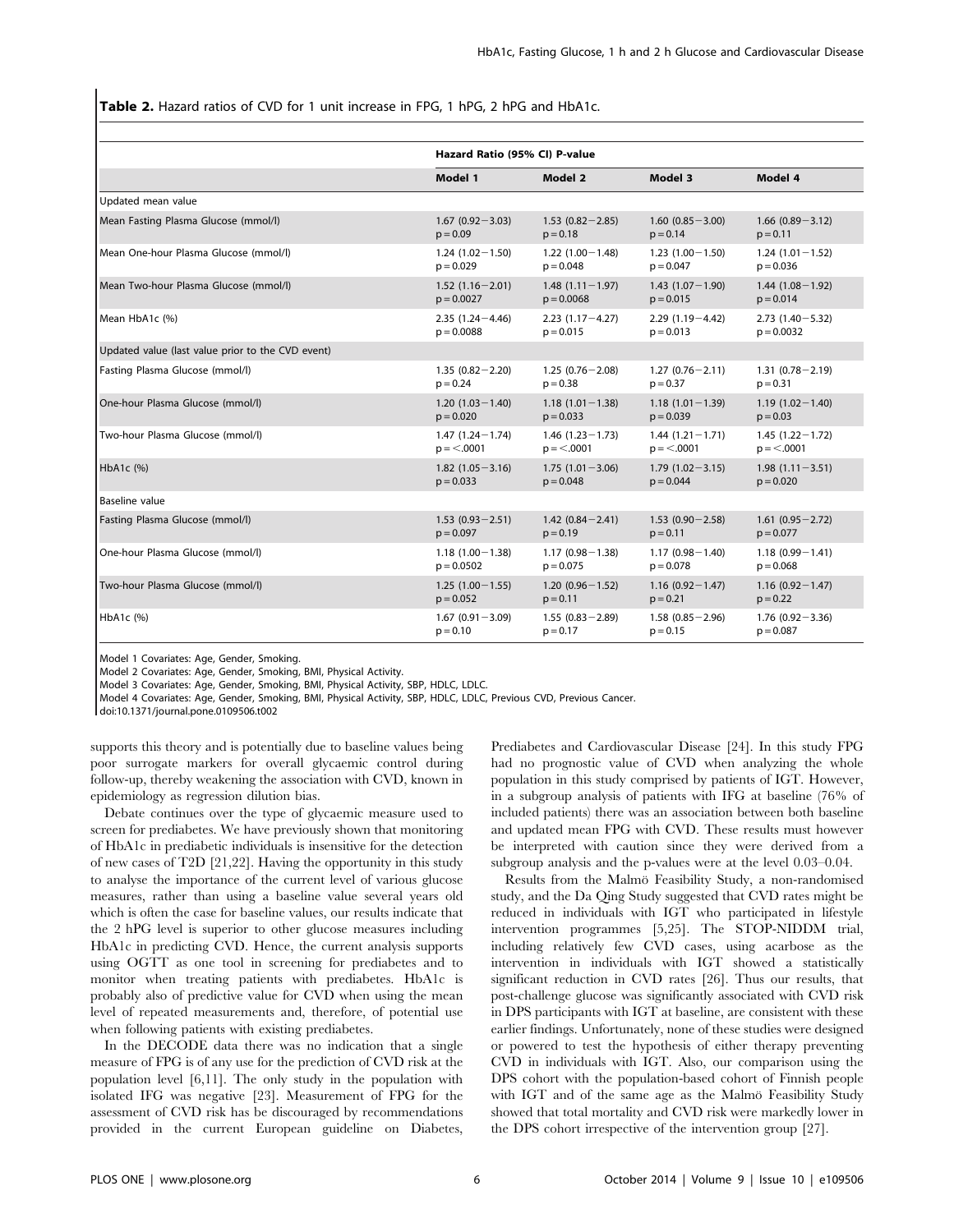Table 3. Updated mean and updated value of FPG, 1 hPG, 2 hPG and HbA1c in relation to CVD by 1 unit higher SD of the variable.

|                                      |                     | Hazard Ratio (95% CI) P-value |                     |                     |  |  |  |
|--------------------------------------|---------------------|-------------------------------|---------------------|---------------------|--|--|--|
|                                      | Model 1             | Model 2                       | Model 3             | Model 4             |  |  |  |
| Updated mean value                   |                     |                               |                     |                     |  |  |  |
| Mean Fasting Plasma Glucose          | $1.35(0.95 - 1.93)$ | $1.29(0.89 - 1.86)$           | $1.32(0.91 - 1.91)$ | $1.35(0.93 - 1.96)$ |  |  |  |
|                                      | $p = 0.090$         | $p = 0.18$                    | $p = 0.14$          | $p = 0.11$          |  |  |  |
| Updated Mean One-hour Plasma Glucose | $1.50(1.04 - 2.17)$ | $1.45(1.00 - 2.11)$           | $1.48(1.00 - 2.18)$ | $1.51(1.03 - 2.23)$ |  |  |  |
|                                      | $p = 0.029$         | $p = 0.048$                   | $p = 0.047$         | $p = 0.036$         |  |  |  |
| Updated Mean Two-hour Plasma Glucose | $1.73(1.21 - 2.48)$ | $1.67(1.15 - 2.42)$           | $1.59(1.09 - 2.31)$ | $1.60(1.10-2.34)$   |  |  |  |
|                                      | $p = 0.0027$        | $p = 0.0068$                  | $p = 0.015$         | $p = 0.014$         |  |  |  |
| Updated Mean HbA1c                   | $1.47(1.10-1.95)$   | $1.43(1.07-1.92)$             | $1.45(1.08 - 1.95)$ | $1.57(1.16 - 2.11)$ |  |  |  |
|                                      | $p = 0.0088$        | $p = 0.015$                   | $p = 0.013$         | $p = 0.0032$        |  |  |  |
| Updated value (last value)           |                     |                               |                     |                     |  |  |  |
| Updated Fasting Plasma Glucose       | $1.25(0.86 - 1.82)$ | $1.19(0.81 - 1.74)$           | $1.20(0.81 - 1.76)$ | $1.22(0.83 - 1.81)$ |  |  |  |
|                                      | $p = 0.24$          | $p = 0.38$                    | $p = 0.37$          | $p = 0.31$          |  |  |  |
| Updated One-hour Plasma Glucose      | $1.57(1.07 - 2.28)$ | $1.51(1.03 - 2.22)$           | $1.52(1.02 - 2.25)$ | $1.55(1.04 - 2.29)$ |  |  |  |
|                                      | $p = 0.020$         | $p = 0.033$                   | $p = 0.039$         | $p = 0.030$         |  |  |  |
| Updated Two-hour Plasma Glucose      | $2.28(1.59 - 3.26)$ | $2.23(1.55 - 3.21)$           | $2.17(1.50 - 3.14)$ | $2.19(1.51 - 3.18)$ |  |  |  |
|                                      | $p = 0.0001$        | $p = 0.0001$                  | $p = 0.0001$        | $p = 0.0001$        |  |  |  |
| <b>Updated HbA1c</b>                 | $1.39(1.03 - 1.87)$ | $1.36(1.00 - 1.84)$           | $1.37(1.01 - 1.87)$ | $1.45(1.06 - 1.98)$ |  |  |  |
|                                      | $p = 0.033$         | $p = 0.048$                   | $p = 0.044$         | $p = 0.020$         |  |  |  |

Model 1 Covariates: Age, Gender, Smoking.

Model 2 Covariates: Age, Gender, Smoking, BMI, Physical Activity.

Model 3 Covariates: Age, Gender, Smoking, BMI, Physical Activity, SBP, HDLC, LDLC.

Model 4 Covariates: Age, Gender, Smoking, BMI, Physical Activity, SBP, HDLC, LDLC, Previous CVD, Previous Cancer.

doi:10.1371/journal.pone.0109506.t003

A limitation of the present study is the relatively small number of patients and CVD events, (504 patients, 34 CVD events during the prediabetic phase and a total of 52 events after the diagnosis of diabetes). This implies that confidence intervals for the estimated HRs are relatively wide. On the other hand, one major and unique strength of this study is the repeated yearly recordings of FPG, 1 hPG, 2 hPG and HbA1c over a long period of time, information that is generally lacking in other studies due to many logistical reasons. HbA1c has previously been associated with CVD in people free of diabetes at baseline [28]. The current study should not be regarded as disqualifying HbA1c as a screening tool for diabetes, but rather showing additional benefits of 2 hPG over and above HbA1c. Therefore 2 hPG has an essential role in screening and monitoring prediabetic individuals. Similar methodology as in previous studies of type 2 diabetes relating updated mean HbA1c and baseline HbA1c to CVD events was used [29]. It should be noticed that evaluations of changes in risk by 1 SD higher of the risk factor used here to compare the predictive power of the various glucose measures may differ to some extent in other populations if the HbA1c distribution differs relative to the glucose measures' distributions. However, it seems unlikely that the glucose pattern at a certain Hba1c-level should be substantially different in another population, especially if patients are not

### References

- 1. Whiting DR, Guariguata L, Weil C, Shaw J (2011) IDF Diabetes Atlas: Global estimates of the prevalence of diabetes for 2011 and 2030. Diabetes Res Clin pract. 94(3): 311–321.
- 2. Ford ES, Zhao G, Li C (2010) Pre-diabetes and the risk for cardiovascular disease: a systematic review of the evidence. J Am Coll Cardiol 55(13): 1310– 1317.
- 3. Tuomilehto J, Lindström J, Eriksson JG, Valle TT, Hämäläinen H, et al. (2001) Prevention of type 2 diabetes mellitus by changes in lifestyle among subjects with impaired glucose tolerance. N Engl J Med. 344(18): 1343–1350.

treated with glucose-lowering drugs. Moreover, also the fact that updated 2 hPG remained significant but updated HbA1c did not in pairwise comparisons and 2 hPG generally showing lower pvalues in evaluated models supported its superiority as predictor.

In conclusion, this study demonstrates that level of glycaemic control already existing in the prediabetic phase is strongly related to risk of CVD. The current value of 2 hPG is the strongest predictor for CVD and should be one tool in screening for prediabetes and when monitoring the glycaemic control in patients with prediabetes. Prospective studies are needed to test and confirm these results from the DPS.

## Acknowledgments

We are indebted to the DPS research team members for their skillful contribution in performing the study.

## Author Contributions

Conceived and designed the experiments: JE JL JT MU PIP SKK. Performed the experiments: JE JL JT MU PIP SKK MP. Analyzed the data: ML JL JT ON AP. Contributed to the writing of the manuscript: ML JT MU ON JE PIP SKK MP AP JL.

- 4. Knowler WC, Barrett-Connor E, Fowler SE, Hamman RF, Lachin JM, et al. (2002) Reduction in the incidence of type 2 diabetes with lifestyle intervention or metformin. N Engl J Med. 346: 393–403.
- 5. Li G, Zhang P, Wang J, Gregg EW, Yang W, et al. (2008) The long-term effect of lifestyle interventions to prevent diabetes in the China Da Qing Diabetes Prevention Study: a 20-year follow-up study. Lancet. 371: 1783–1789.
- 6. The DECODE Study Group on behalf of the European Diabetes Epidemiology Group (1999) Glucose tolerance and mortality: comparison of WHO and American Diabetes Association diagnostic criteria. Lancet. 354: 617–621.